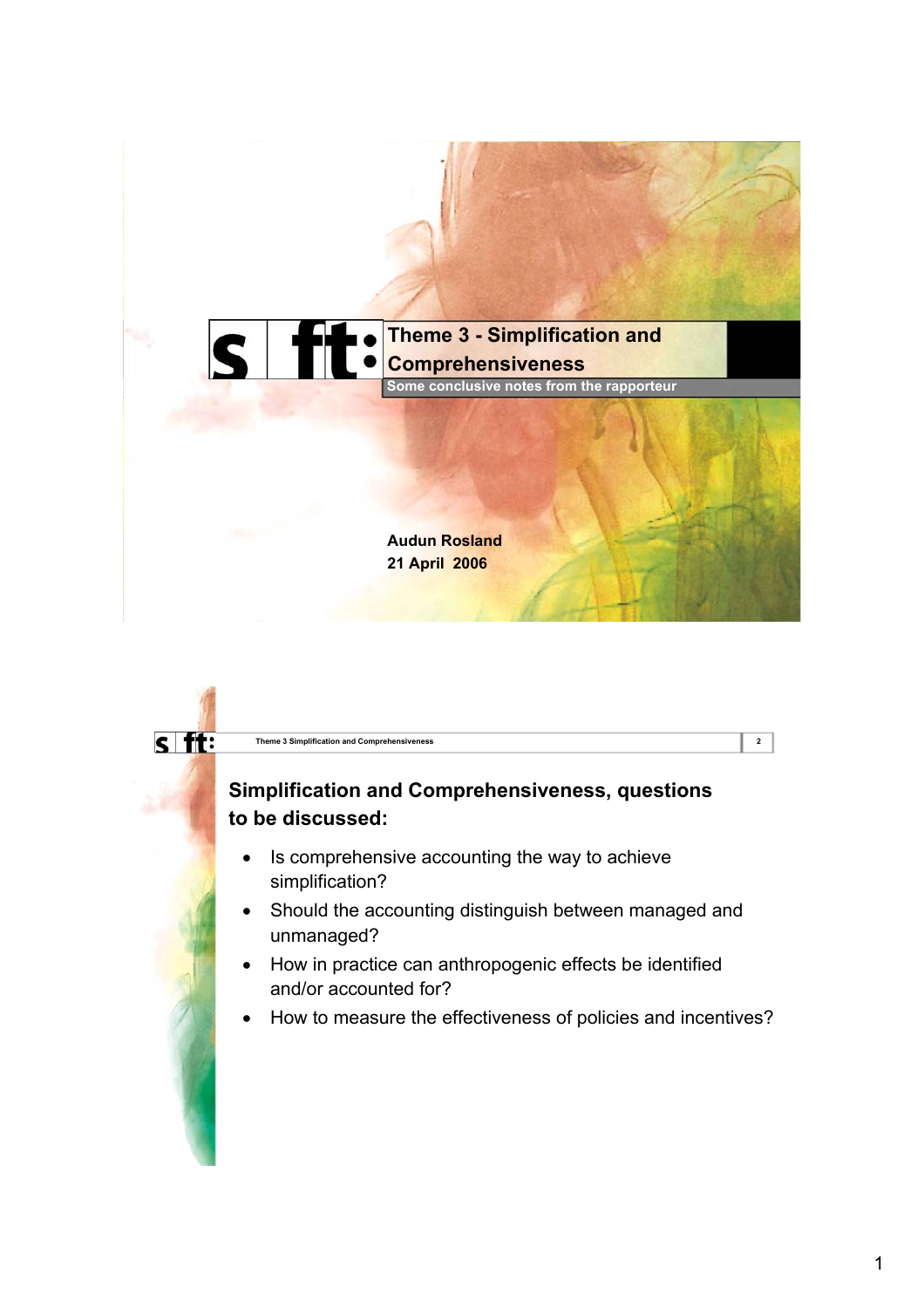$\overline{s}$  ft:

 $\overline{s}$  ft:

# **A comprehensive accounting system encompass many dimensions, with different monitoring methods, such as:**

- All land areas and land uses
- All activities
- All pools
- All gases

Hence, it is a challenge to achieve a consistent monitoring.

There is a need for simplicity to make the system more:

- Transparent and cost efficient
- Without losing the ability to measure effect of policy

#### **Theme 3 Simplification and Comprehensiveness 4**

# **The draft IPCC 2006 GHG inventory guideline will serve a good basis:**

- Comprehensive approach (all emissions from managed land)
- Includes agriculture sector (AFOLU)

# **Uncertainty is still higher for LULUCF compared to other sectors:**

- A challenge for monitoring and forest experts
- An element to take into account for policy makers

But: High uncertainty should not be an excuse for not implementing policy if we know the direction of the effects.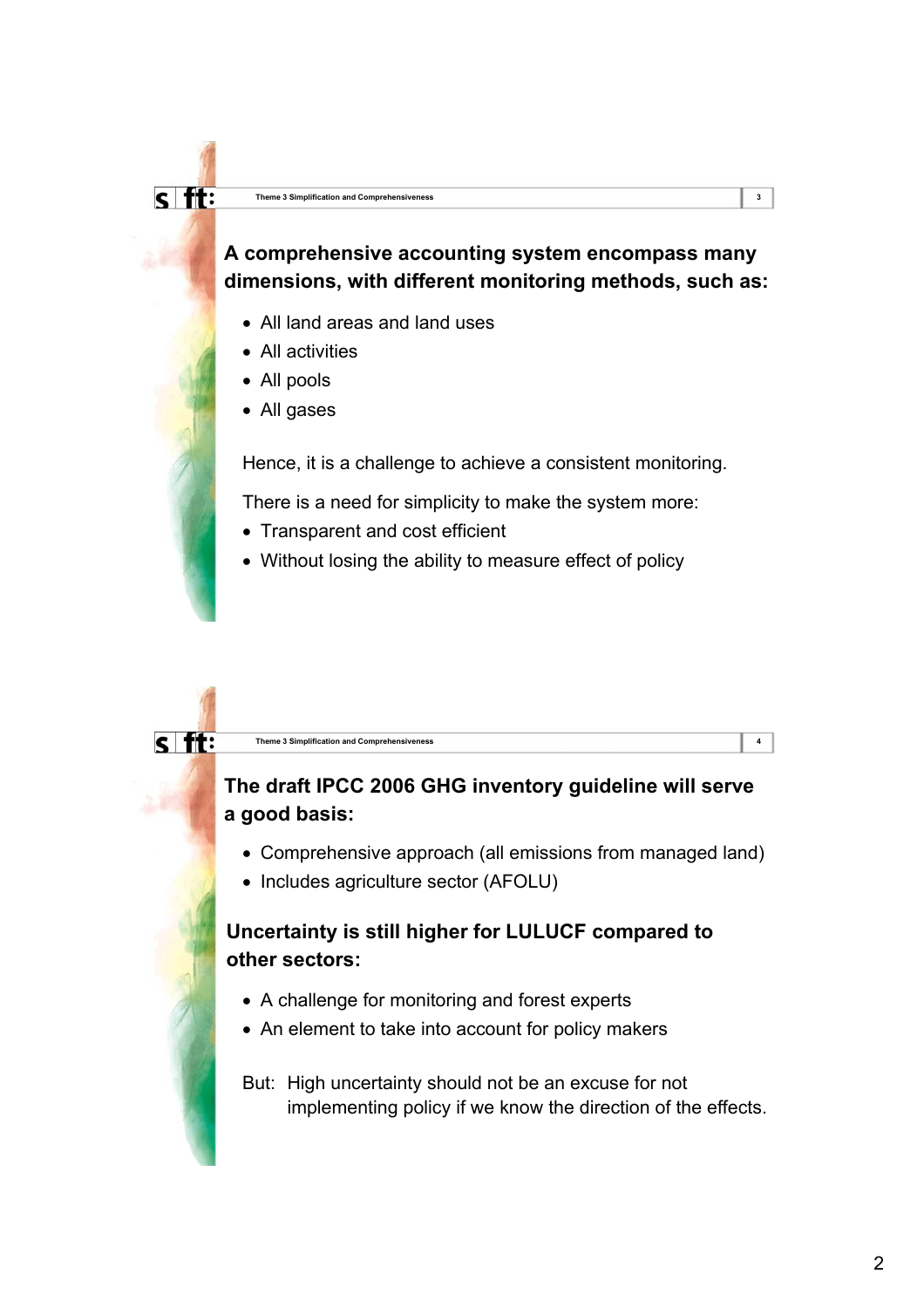$\overline{\mathsf{S}}$  ft:

### **Should we differ between managed and unmanaged land?**

Not discussed in detail, but some views were tabled:

- Difficult to monitor and draw the line between natural and anthropogenic effects in the LULUCF sector.
- Differentiating between managed and unmanaged land gives focus on the effects of mitigation
- The draft 2006 GL gives a good basis for focusing on managed land.

#### **Theme 3 Simplification and Comprehensiveness 6**

### **How can we identify anthropogenic effects?**

- Averaging over time periods (5 years or more) instead of annual inventorying may factor out some of the natural variation.
- Averaging is also logic because:
	- Traditional inventories are based on 5 years cycles or more
	- Management in the LULUCF should have a long term focus
- The differentiation between natural and anthropogenic effects maybe better addressed when setting the countries commitments, rather than being included in the monitoring system.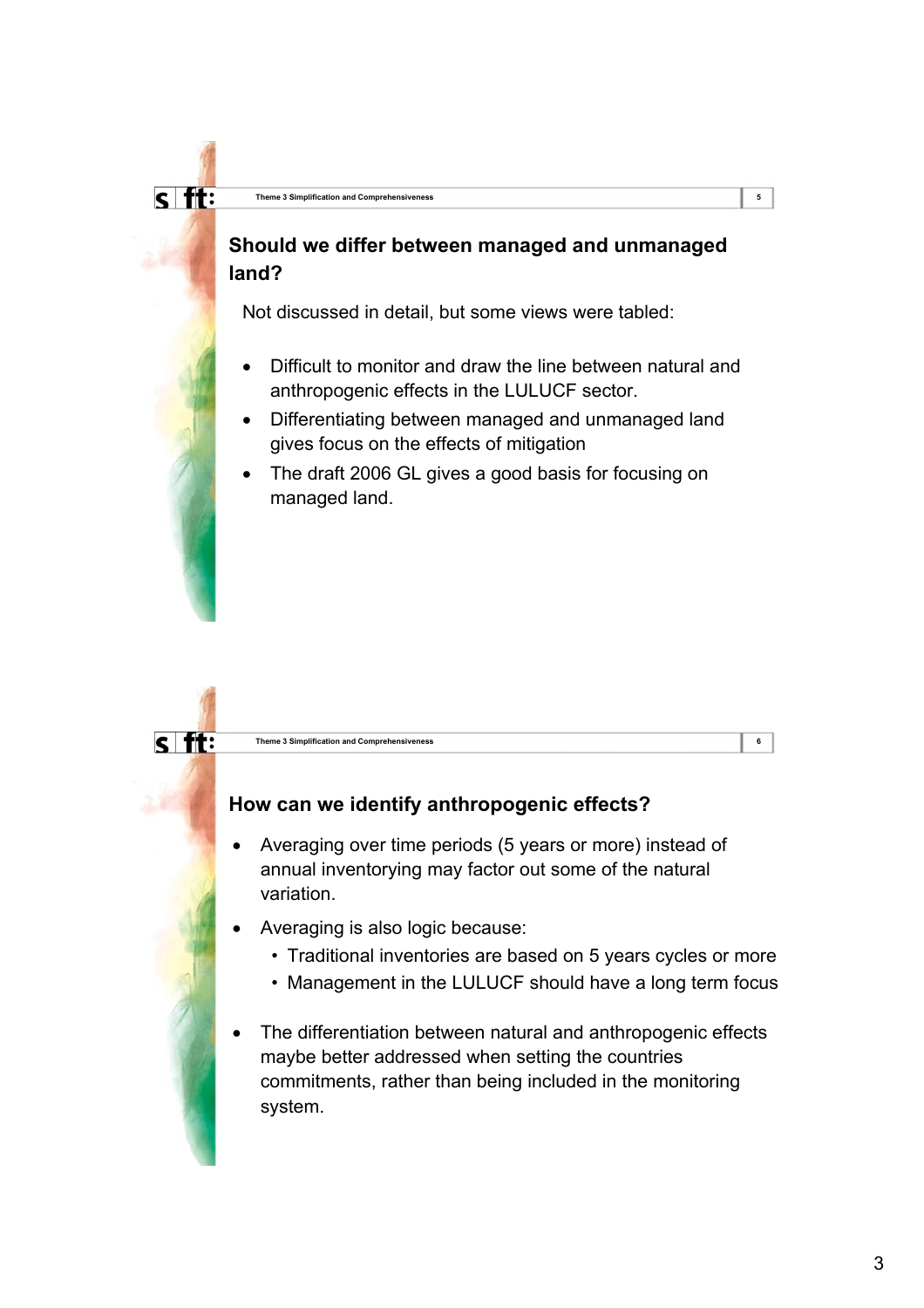# **How to measure the effectiveness of policies and incentives?**

- We need a long term crediting system
- Important to address the linkage between Sustainable Forest Management (SFM) and climate mitigation regimes:
	- The management of biodiversity and other functions of forests could be in conflict with a policy to enhance the carbon sink
	- Could be addressed by integrate criteria for SFM, or
	- by improving the corporation and coordination of work between UNFCCC and UNFF

#### **Theme 3 Simplification and Comprehensiveness 8**

 $\overline{s}$  ft:

### **How to measure the effectiveness of policies and incentives?**

- LULUCF sector is closely linked to bio-energy.
- The potential of bio-energy is significant
- Bio-energy is CO2-neutral, given that increased bio-energy activity is balanced by LULUCF activities to enhance the regrowth
- High oil prices is already a strong incentive for increased bioenergy use